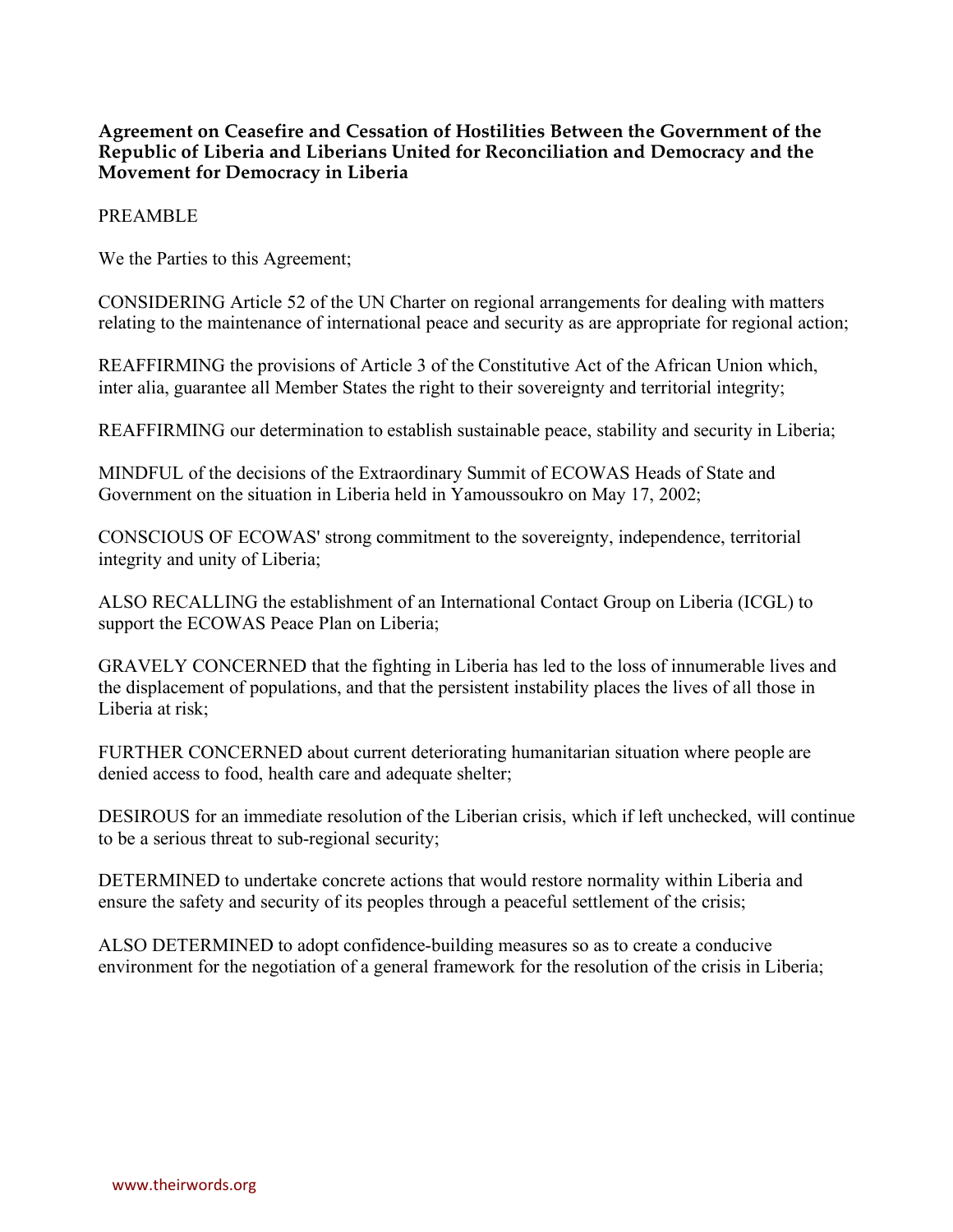CONVINCED of the need for a cessation of hostilities in Liberia which will be followed by negotiations relating to the establishment of an appropriate political arrangement for Liberia;

## HEREBY AGREE AS FOLLOWS:

- 1. To declare and observe a ceasefire beginning 0001 hours on 18th June 2003.
- 2. To refrain from committing any act that might constitute or facilitate a violation of the ceasefire as provided for in paragraph 9 of this agreement.
- 3. Joint Verification Team (JVT). To establish an ECOWAS-led JVT comprised of two representatives from each of the parties plus representatives of the UN, AU, and ICGL.
- 4. Locations. Each party shall identify the locations of its units including combat equipment, and communicate this information to the JVT in writing within 72 hours of the signature of this agreement. The JVT will visit the locations to verify the information provided and plot unit locations on a map. This document shall be signed by all the parties and will be the reference document on the limits of their locations.
- 5. Humanitarian. The Parties shall provide security guarantees for safe and unhindered access by humanitarian agencies to vulnerable groups, free movement of persons and goods, as well as for the return and resettlement of refugees and internally displaced persons.
- 6. Joint Monitoring Committee (JMC). To establish a JMC to supervise and monitor the ceasefire. The JMC will be chaired by a representative of ECOWAS and include equal representation from the Parties, as well as representatives of the UN, AU and ICGL. The JMC will report daily to ECOWAS Headquarters and will investigate reports of ceasefire violations by the Parties.
- 7. International Stabilization Force (ISF). The Parties agree on the need for the creation and deployment of an international stabilization force and commit themselves to cooperation with it. They shall accord complete freedom of movement to the ISF at all times in the execution of their duties.
- 8. Political Reconciliation. The signing of this agreement shall be followed immediately by the engagement of the GOL, LURD and MODEL with all other Liberian political parties and stakeholders in dialogue, to seek, within a period of thirty (30) days, a comprehensive peace agreement. The peace agreement shall amongst other issues, cover the following:
	- a. Deployment of an international stabilization force;
	- b. Commencement of a Disarmament, Demobilization and Reintegration programme;
	- c. Restructuring of the security forces (Security sector reform);
	- d. Human rights issues/Reconciliation;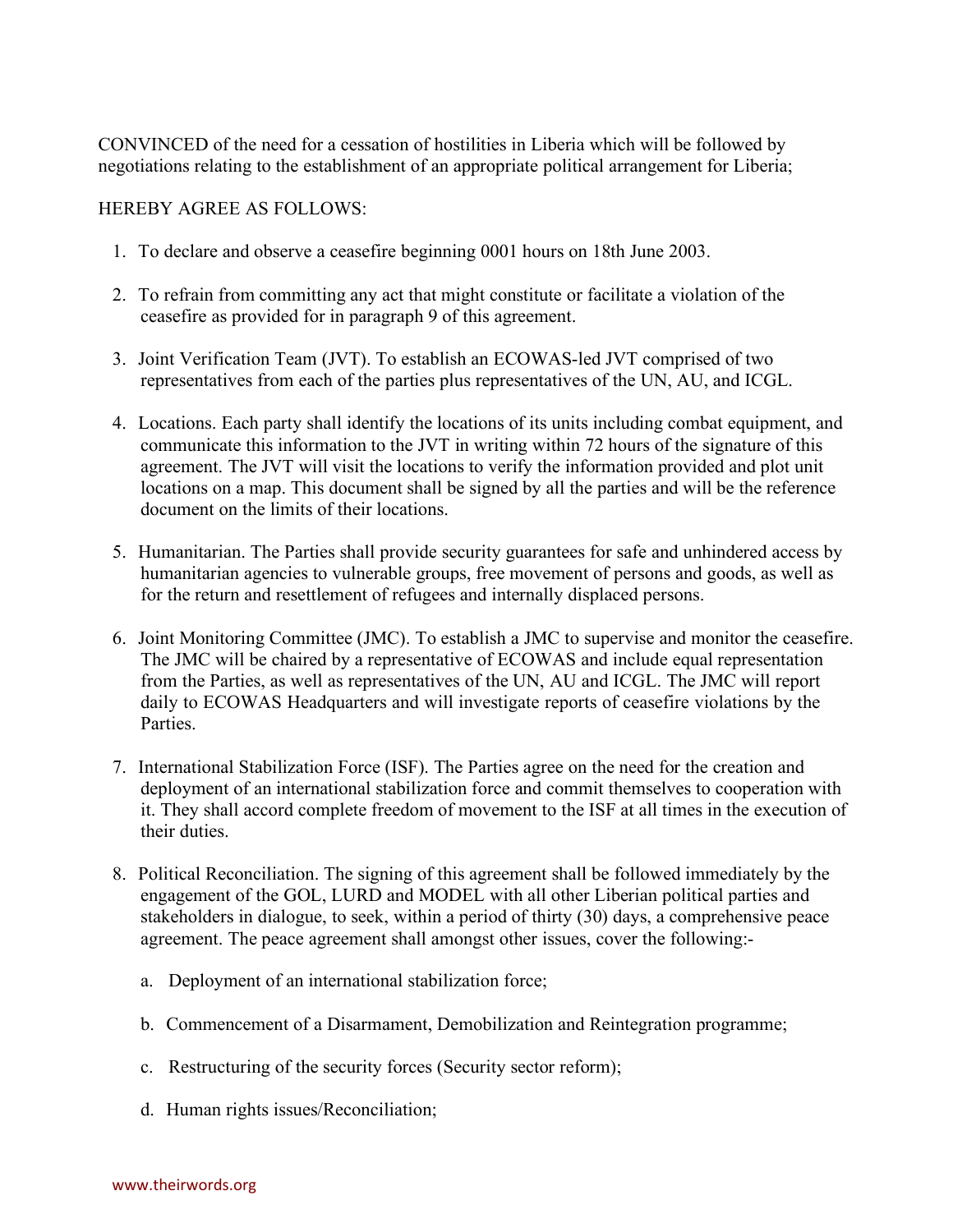- e. Humanitarian issues; Socio-
- f. economic reforms;
- g. Reconstruction/Rehabilitation;
- h. Creation of a democratic space;
- i. Formation of a transitional government, which will not include the current President in accordance with his June 4th 2003 declaration in Accra, made at the inauguration of the "ECOWAS Peace Talks"; and
- j. Elections.
- 9. Ceasefire Violations. Violations of a ceasefire shall include the following:
	- a. All attacks by any of the parties against the locations of the other parties, as well as acts of sabotage, laying of mines, hostage taking and seizure of material belonging to one of the other parties;
	- b. Harassment, attacks, hostage taking, and arrest of combatants as well as seizure of arms and equipment belonging to another party;
	- c. Harassment, attacks, hostage taking or unlawful arrest of civilians and personnel of humanitarian agencies as well as seizure of properties of individuals and corporations;
	- d. Attempts to occupy new ground locations and the movement of military forces and resources from one location to another, without prior agreement of the JMC;
	- e. Any importation or resupply of arms, munitions and other weapons of war by the Government of Liberia (GOL), Liberians United for Reconciliation and Democracy (LURD), and the Movement for Democracy in Liberia (MODEL);
	- f. Obstruction of the activities of the JVT, JMC, ISF and Humanitarian Agencies as described in paragraphs 3, 4, 5, 6 and 7 above;
	- g. All hostile propaganda amongst the Parties, including defamatory, untruthful or derogatory statements, both within and outside the country;
	- h. Military movements within 20 kilometres of contact lines including reconnaissance and reinforcements, except as authorised by the JMC;
	- i. Recruitment of combatants.
- 10. Communication. Parties shall ensure that the terms of this ceasefire agreement and written orders requiring compliance are immediately communicated to all their forces. Terms of the agreement shall concurrently be communicated to the civil population via print, electronic and other media.